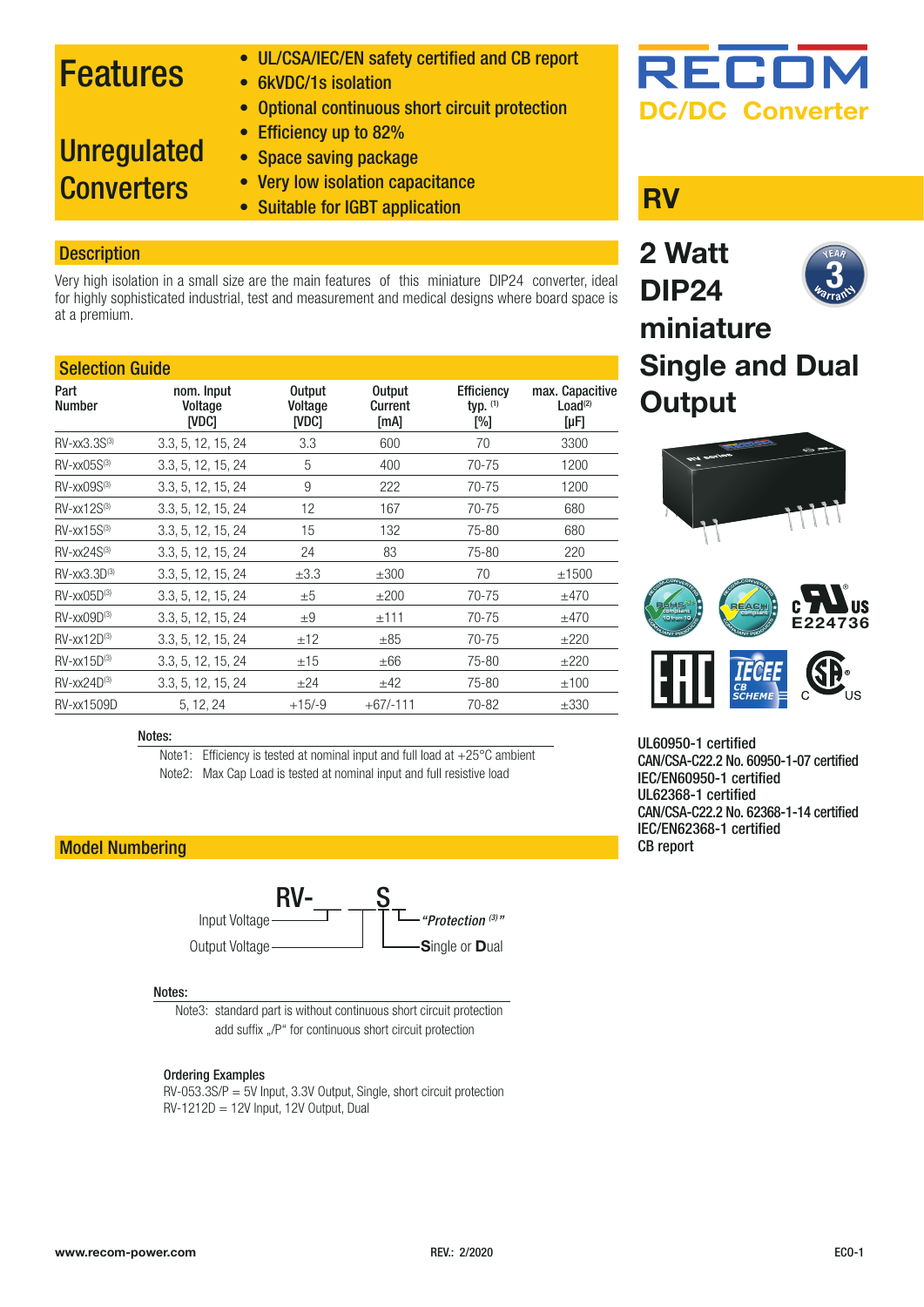## RECOM **DC/DC Converter**

Specifications (measured @ Ta= 25°C, nom. Vin, full load and after warm-up unless otherwise stated)



| <b>Condition</b>      |                                 | Value                        |
|-----------------------|---------------------------------|------------------------------|
|                       |                                 | $\pm 5.0\%$ typ.             |
| low line to high line |                                 | $\pm 1.2\%$ of 1.0% Vin typ. |
|                       | 3.3Vout                         | 20.0% max.                   |
| 10% to 100% load      | 5Vout                           | 15.0% max.                   |
|                       | 9, 12, 15, 24 and $+15/-9$ Vout | 10.0% max.                   |
|                       |                                 |                              |

continued on next page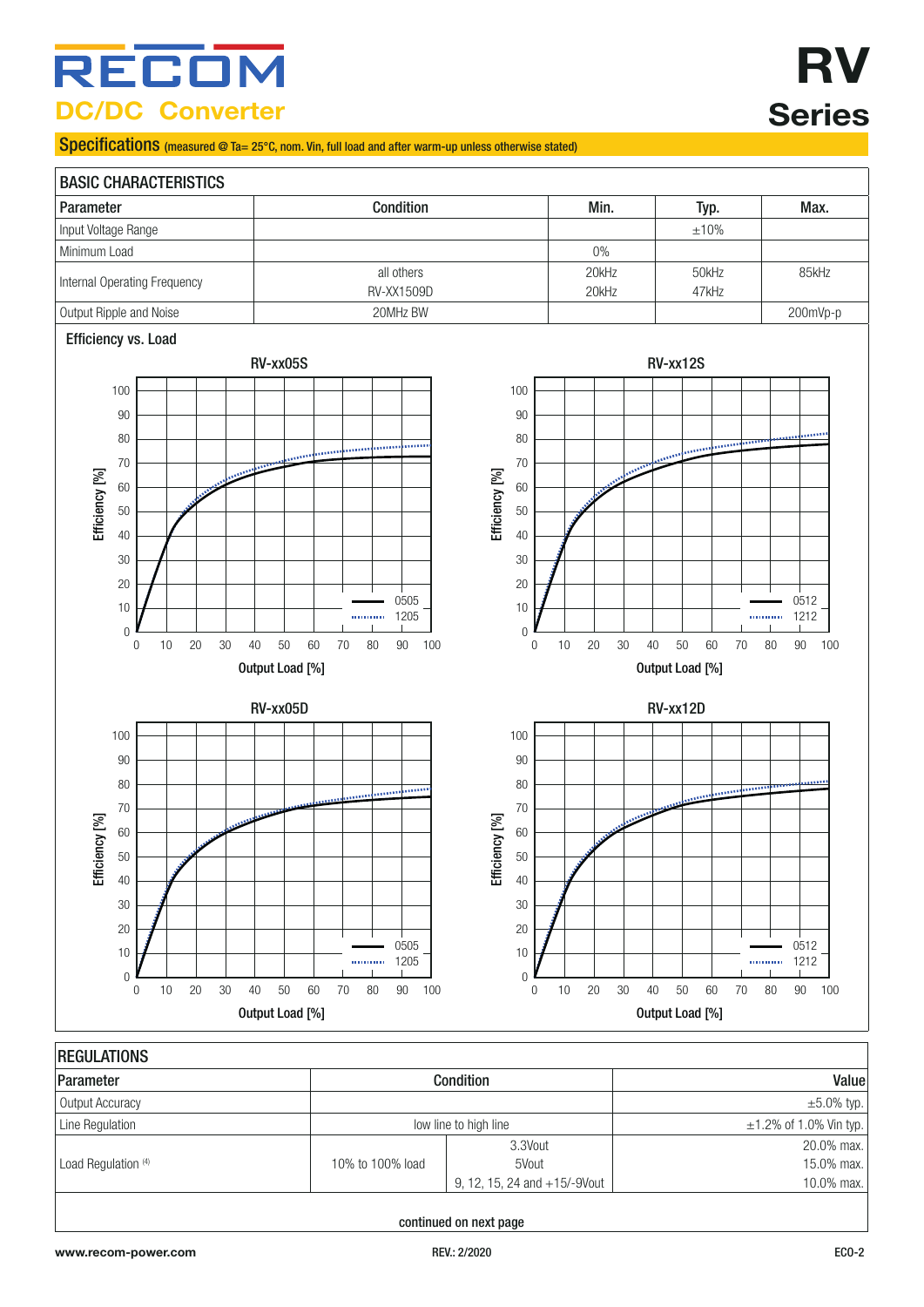## RECOI **DC/DC Converter**

# **RV Series**

## Specifications (measured @ Ta= 25°C, nom. Vin, full load and after warm-up unless otherwise stated)

#### Notes:

Note4: Operation below 10% load will not harm the converter, but specifications may not be met

Tolerance Envelope



Deviation vs. Load

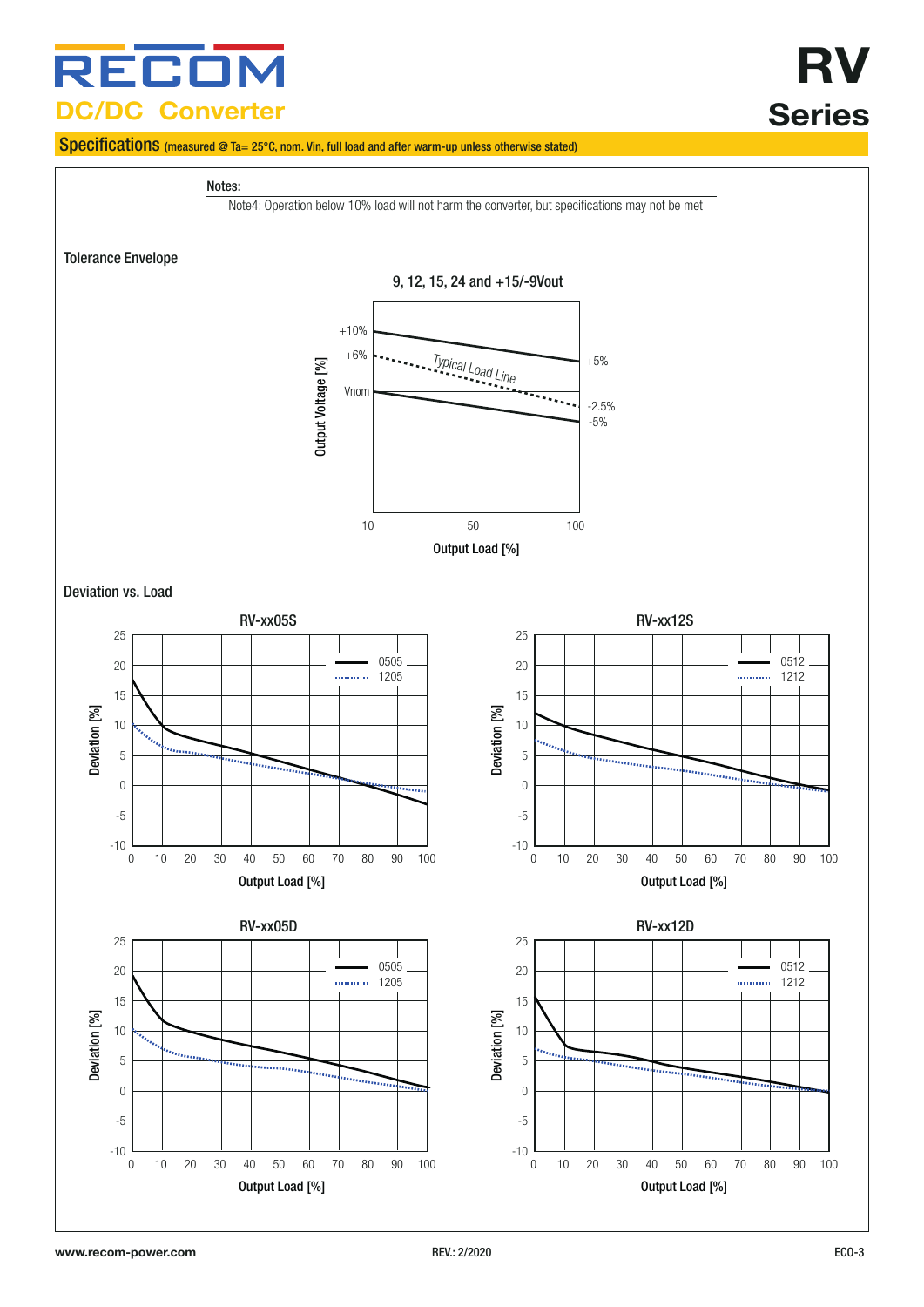## RECOM **DC/DC Converter**

# **RV Series**

Specifications (measured @ Ta= 25°C, nom. Vin, full load and after warm-up unless otherwise stated)

<span id="page-3-0"></span>

| <b>PROTECTIONS</b>               |                                                                           |                                                                                                                         |                                      |
|----------------------------------|---------------------------------------------------------------------------|-------------------------------------------------------------------------------------------------------------------------|--------------------------------------|
| Parameter                        |                                                                           | Type                                                                                                                    | Value                                |
| Short Circuit Protection (SCP)   |                                                                           | without suffix                                                                                                          | second l                             |
|                                  | with suffix "/P"                                                          |                                                                                                                         | continuous                           |
| Isolation Voltage <sup>(5)</sup> |                                                                           | tested for 1 second                                                                                                     | 6kVDC                                |
|                                  | $I/P$ to $O/P$                                                            | rated for 1 minute                                                                                                      | 3kVAC/60Hz                           |
| <b>Isolation Resistance</b>      |                                                                           |                                                                                                                         | $15$ G $\Omega$ min.                 |
| <b>Isolation Capacitance</b>     |                                                                           |                                                                                                                         | 2pF min. / 12pF max.                 |
|                                  |                                                                           |                                                                                                                         | basic (IEC/EN60950-1, IEC/EN62368-1) |
| <b>Insulation Grade</b>          |                                                                           |                                                                                                                         | functional (IEC/EN60601-1)           |
| Notes:                           |                                                                           |                                                                                                                         |                                      |
|                                  | Note5: For repeat Hi-Pot testing, reduce the time and/or the test voltage |                                                                                                                         |                                      |
|                                  |                                                                           | Note6: Refer to local safety regulations if input over-current protection is reguired. Recommended fuse: slow blow type |                                      |

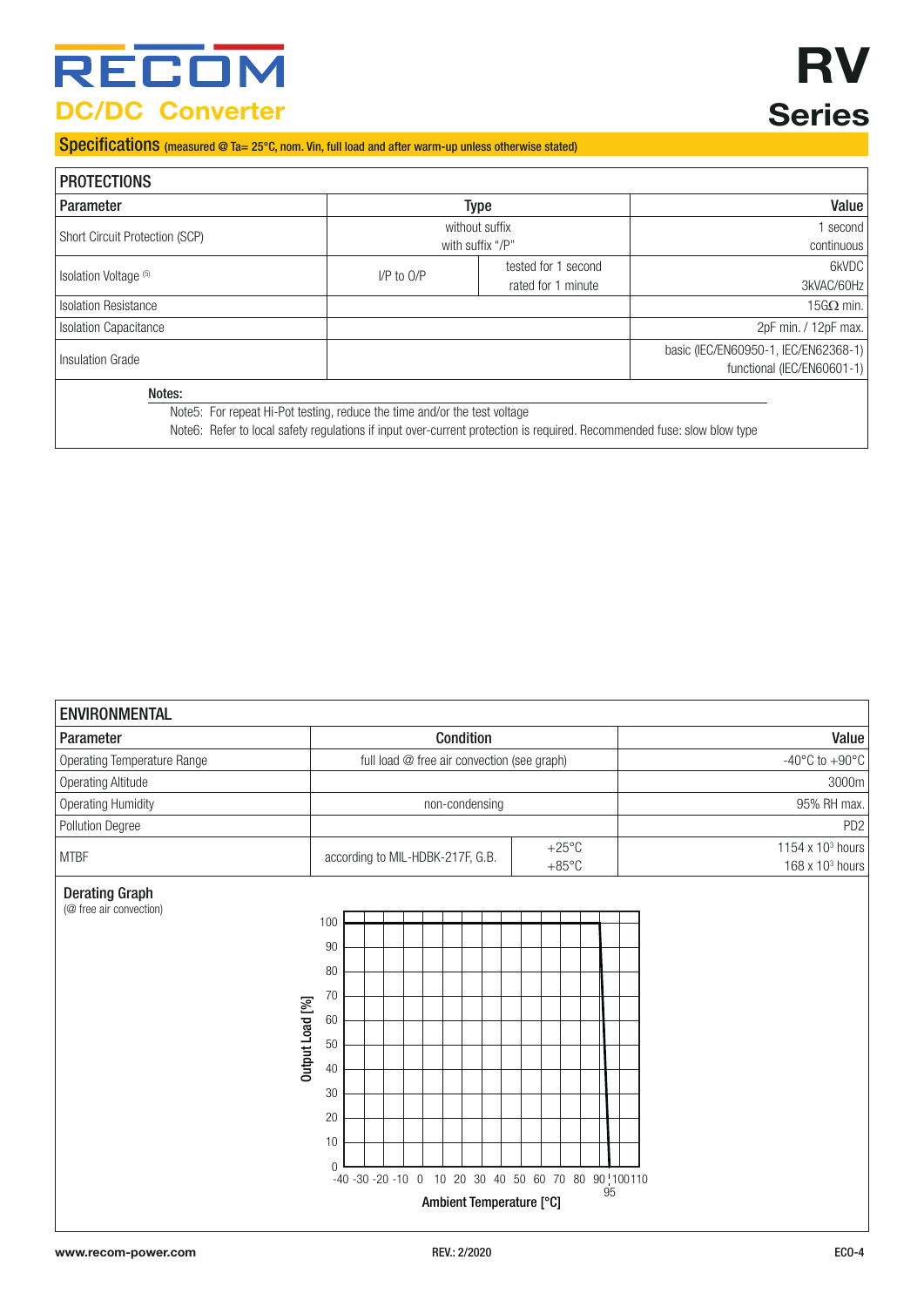## RECO **DC/DC Converter**

# **RV Series**

Specifications (measured @ Ta= 25°C, nom. Vin, full load and after warm-up unless otherwise stated)

| <b>SAFETY AND CERTIFICATIONS</b>                                                                            |                             |                                                                                       |  |
|-------------------------------------------------------------------------------------------------------------|-----------------------------|---------------------------------------------------------------------------------------|--|
| Certificate Type (Safety)                                                                                   | <b>Report / File Number</b> | <b>Standard</b>                                                                       |  |
| Information Technology Equipment, General Requirements for Safety                                           | E224736-A56-UL              | CAN/CSA-C22.2 No. 60950-1-07, 2nd Edtition, 2014<br>UL No. 60950-1, 2nd Edition, 2014 |  |
| Information Technology Equipment, General Requirements for Safety (LVD)                                     | LVD1602031                  | IEC60950-1:2005, 2nd Edition + A2:2013<br>EN60950-1:2006 + A2:2013                    |  |
| Audio/Video, information and communication technology equipment -<br>Part1: Safety requirements             | E224736-A56-UL              | CAN/CSA-C22.2 No. 62368-1-14, 2nd Edition<br>UL62368-1, 2nd Edition, 2014             |  |
| Medical Electrical Equipment Part 1: General Requirements for Basic<br>Safety and Essential Performance     | WD-SE-R-180541-A0           | IEC60601-1:2005 + A1:2012, 3rd Edition<br>$EN60601 - 1:2006 + A12:2014$               |  |
| Audio/Video, information and communication technology equipment -<br>Part1: Safety requirements             |                             | EN62368-1:2014 + A11:2017                                                             |  |
| Audio/Video, information and communication technology equipment -<br>Part1: Safety requirements (CB Scheme) | ATTCB106076                 | IEC62368-1:2014 2nd Edition                                                           |  |
| EAC                                                                                                         | RU-AT.49.09571              | TP TC 004/2011                                                                        |  |
| RoHS <sub>2</sub>                                                                                           |                             | RoHS-2011/65/EU + AM-2015/863                                                         |  |

| DIMENSION AND PHYSICAL CHARACTERISTICS |            |                                          |  |
|----------------------------------------|------------|------------------------------------------|--|
| Parameter                              | Type       | Value                                    |  |
|                                        | case       | non-conductive black plastic, (UL94 V-0) |  |
| Material                               | potting    | epoxy, (UL94 V-0)                        |  |
|                                        | <b>PCB</b> | FR4, (UL94 V-0)                          |  |
| Dimension (LxWxH)                      |            | $32.35 \times 14.7 \times 11.1$ mm       |  |
| Weight                                 |            | 9.0g typ.                                |  |